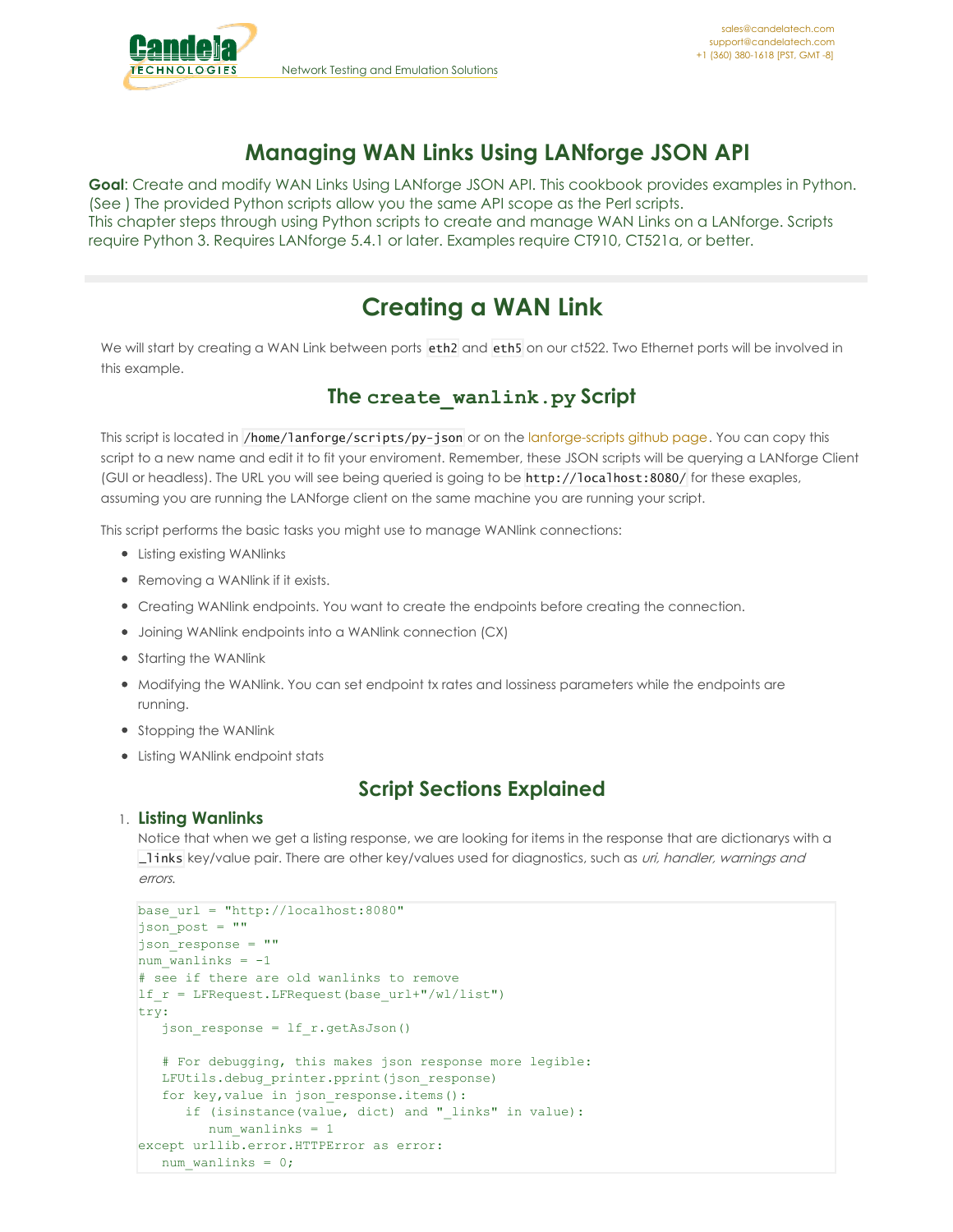**JSON output**

{

```
{
 "wl_eg1" : {
     "_links" : "/wl/42.6",
     "name" : "wl_eg1",
     "entity id" : "Cross-Connect cx_id: 42, type: 6, idx: 0"
  },
  "uri" : "wl/:wl_id",
   "handler" : "candela.lanforge.GenericJsonResponder"
}
```
If there are no wanlinks, you will only see a warnings block telling you there are connections found that don't apply as WANlinks:

```
"warnings" : [
   "HttpWl::selectColumnsFromRow: eid not in table: Cross-Connect cx_id: 17, type: 1, idx: -1",
   "HttpWl::myEvaluateGet: EidCx type 1 (LANforge / UDP) unavailable in WL table: 17.1",
  "HttpWl::selectColumnsFromRow: eid not in table: Cross-Connect cx_id: 18, type: 1, idx: -1",
   "HttpWl::myEvaluateGet: EidCx type 1 (LANforge / UDP) unavailable in WL table: 18.1"
\mathbb{I}.
"handler" : "candela.lanforge.GenericJsonResponder",
"uri" : "wl/:wl_id"
}
```
## 2. **Removing a WANlink**

If we found WANlinks, we can remove them by posting the data to the corresponding CLI command URIs:

/cli-json/rm\_cx and /cli-json/rm\_endp.

```
i Remember the naming convention: Layer-3 and WANlink endpoints end with-A and -B. A WANlink named
    westin500 has endpoints named westin500-A and westin500-B.
```

```
if (num wanlinks > 0):
   lf_r = LFRequest.LFRequest(base_url+"/cli-json/rm_cx")
   lf_r.addPostData({
      'test mgr': 'all', # could be 'default-tm', too
      'cx_name': 'wl_eg1'
   })
   lf_r.jsonPost()
   sleep(0.05)
```
The parameters for each command can be found via the help page: http://localhost:8080/help/rm\_cx. Notice that slight pause between commands: 50ms is a good idea between deletion commands.

```
lf_r = LFRequest.LFRequest(base_url+"/cli-json/rm_endp")
lf_r.addPostData({
   'endp_name': 'wl_eg1-A'
})
lf_r.jsonPost()
sleep(0.05)
lf r = LFRequest.LFRequest(base url+"/cli-json/rm endp")
lf_r.addPostData({
   'endp_name': 'wl_eg1-B'
})
lf_r.jsonPost()
sleep(0.05)
```
#### 3. **Creating WANLink Endpoints**

Create the two endpoints first. Each side of a WANlink has its own transmission rate, buffer size and corruption parameters. Each WANlink requires an ethernet port. Side A will be 128,000bps with 75ms latency:

```
lf r = LFRequest.LFRequest(base url+"/cli-json/add wl endp")
lf_r.addPostData({
   'alias': 'wl eg1-A',
   'shelf': 1,
   'resource': '1',
   'port': 'eth3',
```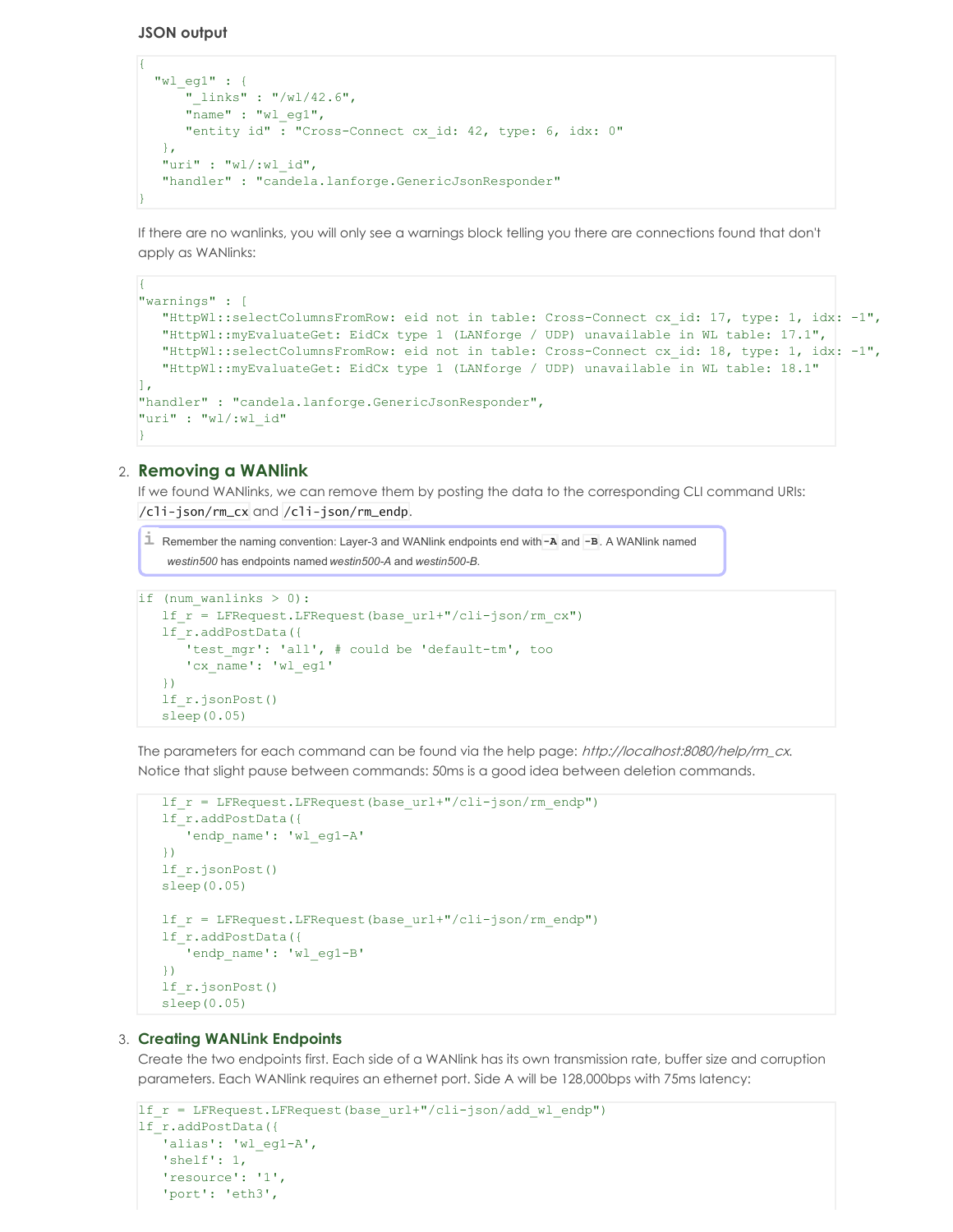```
'latency': '75',
   'max_rate': '128000',
   'description': 'cookbook-example'
| \})
lf_r.jsonPost()
sleep(0.05)
```
Side B will be 256,000bps with 95ms latency:

```
lf_r = LFRequest.LFRequest(base_url+"/cli-json/add wl endp")
lf_r.addPostData({
   'alias': 'wl eg1-B',
   'shelf': 1,
   'resource': '1',
   'port': 'eth5',
   'latency': '95',
  'max_rate': '256000',
  'description': 'cookbook-example'
})
lf_r.jsonPost()
sleep(0.05)
```
#### 4. **Create the WANlink**

Creating the WANlink is simple, we will add it to the default test manager default-tm:

```
lf r = LFRequest.LFRequest(base url+"/cli-json/add cx")
lf_r.addPostData({
   'alias': 'wl eg1',
   'test mgr': 'default tm',
   'tx_endp': 'wl_eg1-A',
   'rx_endp': 'wl_eg1-B',
})
lf_r.jsonPost()
sleep(0.05)
```
#### 5. **Start the WANLink**

The LANforge server is very asynchronous. Before immediately changing the state on a connection or endpoint, test to see that it exists.

#### **Polling for the WANlink**

```
seen = 0while (seen < 1):
  sleep(1)
   lf r = LFRequest.LFRequest(base url+"/wl/wl eq1?fields=name,state, links")
```
Note how we can request fields by name, in this case *name, state, and \_links*.

```
try:
      json_response = lf_r.getAsJson()
      if (json_response is None):
         continue
```
If there is no response, or we get a 400 error, the wanlink has probably not finished creating. Our response will be **None**. In the reponse below, we're testing for *dict* entries that have the key **\_links** in them. If the name value matches, our WANlink has been created:

```
for key, value in json response.items():
  if (isinstance(value, dict)):
     if (" links" in value):
         if (value['name"] == "wl eq1"):
            seen = 1
```
It might be helpful to use these else clauses when getting started:

```
#else:
  # print(" name was not wl_eg1")
#else:
# print("value lacks _links")
```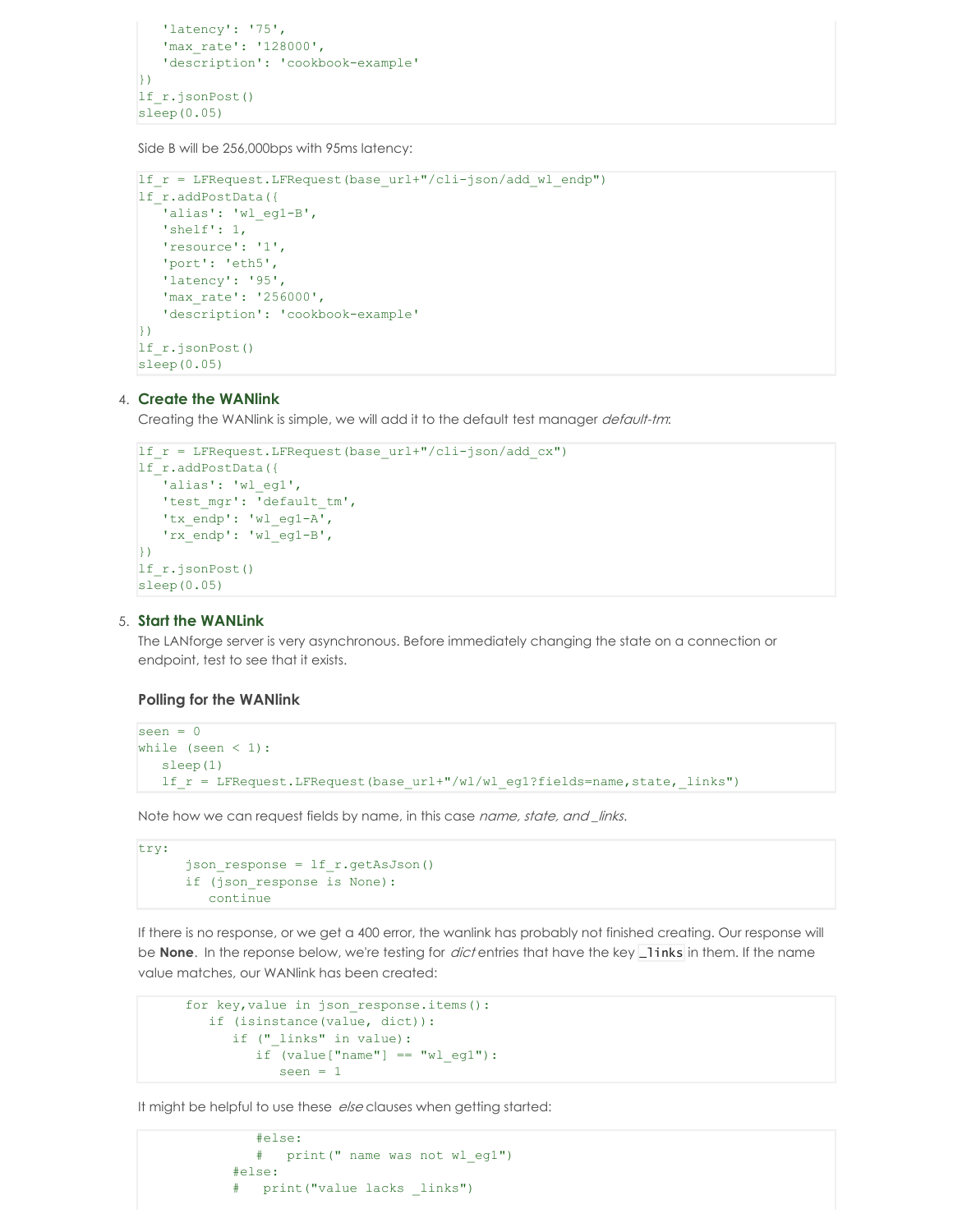```
#else:
      # print("value not a dict")
except urllib.error.HTTPError as error:
   print("Error code "+error.code)
   continue
```
### **Change the WANLink State**

Starting and stopping connections is done by changing the state:

```
lf r = LFRequest.LFRequest(base url+"/cli-json/set cx state")
lf_r.addPostData({
   'test_mgr': 'all',
   'cx_name': 'wl_eg1',
   'cx_state': 'RUNNING'
})
lf_r.jsonPost()
```
# **Polling the WANlink State**

The connection might take a second to start. You can poll it similar to to how we polled it above:

```
running = 0
while (running < 1):
  sleep(1)
  lf r = LFRequest.LFRequest(base url+"/wl/wl eg1?fields=name, state, links")
  try:
      json response = lfr.getAsJson()
     if (json_response is None):
         continue
      for key, value in json response.items():
        if (isinstance(value, dict)):
            if ("_links" in value):
               if (value['name"] == "wl eq1"):
                  if (value["state"].startswith("Run")):
                     running = 1
   except urllib.error.HTTPError as error:
     print("Error code "+error.code)
     continue
```
# 6. **Modifying the WANlink**

The frequency fields below are in occurrance per million. Speeds are set in bits per second (bps). Latencies are in milliseconds.

```
lf r = LFRequest.LFRequest(base url+"/cli-json/set wanlink info")
lf_r.addPostData({
  'name': 'wl eg1-A',
   'speed': 265333, # bps
   'latency': 30, # 30 ms
  'reorder_freq': 3200, # 3200/1000000
   drop freq': 2000, # 2000/1000000
   'dup_freq': 1325, # 1325/1000000
   'jitter_freq': 25125, # 25125/1000000
\left| \cdot \right\ranglelf_r.jsonPost()
```
### 7. **Stopping the WANlink**

#### **Choose your Stop State**

Stopping a WANlink is again, changing its state to either STOPPED or QUIESCE. The QUIESCE state stops transmission on both endpoints but does not close the connection so that in-flight packets can arrive. Choose QUIESCE if you want to make your accounting of packets the most accurate.

```
lf r = LFRequest.LFRequest(base url+"/cli-json/set cx state")
lf_r.addPostData({
   'test mgr': 'all',
   'cx_name': 'wl_eg1',
   'cx_state': 'STOPPED'
```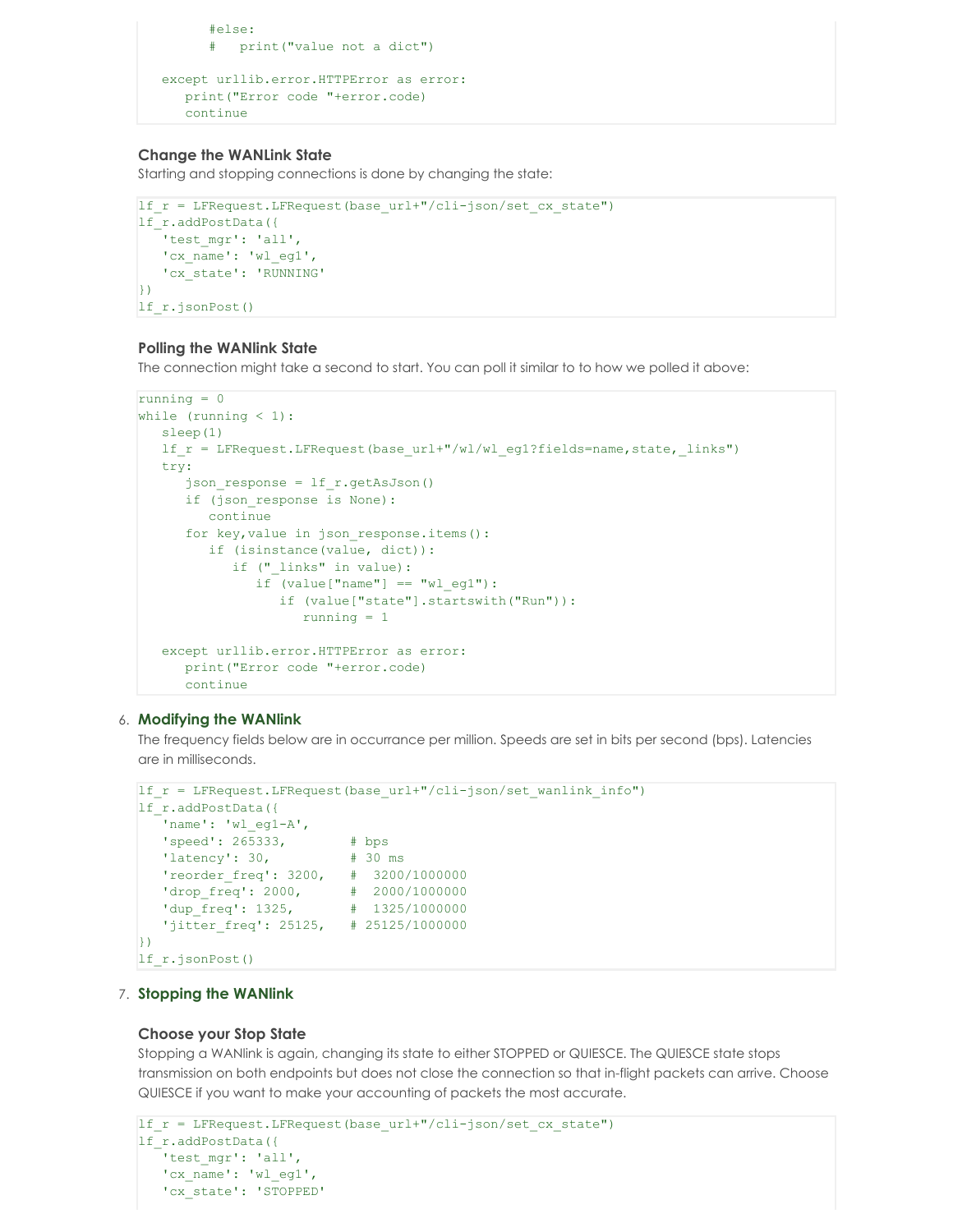#### **Poll Untill Stopped**

There might be a milliseconds to seconds of delay depending on how your connection is stopped. You might have to wait for slightly longer than QUIESCE-TIME before the connections are closed when using a QUIESCE stop. Polling the state of the connection is relatively simple:

```
running = 1
while (running > 0):
  sleep(1)
  lf r = LFRequest.LFRequest(base url+"/wl/wl eg1?fields=name, state, links")
   # LFUtils.debug_printer.pprint(json_response)
```
You might want to watch that debug output at first.

```
try:
  json response = lfr.getAsJson()
  if (json_response is None):
     continue
  for key, value in json response.items():
     if (isinstance(value, dict)):
        if ("_links" in value):
            if (value['name"] == "wl_eq1"):
              if (value["state"].startswith("Stop")):
                 LFUtils.debug_printer.pprint(json_response)
                 running = 0
except urllib.error.HTTPError as error:
  print("Error code "+error.code)
  continue
```
### **JSON Output**

```
{ 'handler': 'candela.lanforge.GenericJsonResponder',
 'uri': 'wl/:wl_id',
  'wl_eg1': { '_links': '/wl/wl_eg1',
              'name': 'wl_eg1',
              'state': 'Run'}}
{ 'handler': 'candela.lanforge.GenericJsonResponder',
 'uri': 'wl/:wl_id',
  'wl_eg1': { '_links': '/wl/wl_eg1',
              'name': 'wl_eg1',
              'state': 'Stopped'}}
```
#### 8. **Listing WANlink Endpoint Stats**

Each of the endpoints will show the amount of packets transmitted:

```
lf r = LFRequest.LFRequest(base url+"/wl ep/wl eg1-A")
json response = lf r.getAsJson()
LFUtils.debug_printer.pprint(json_response)
```
# **JSON Output**

The key/value pairs are grouped for this example, but attribute order is not normally ordered.

```
{
  "endpoint" : {
     "name" : "wl_eg1-A",
     "buffer" : 19936, # bytes<br>"corrupt 1" : 0, # these com
                            # these corruptions are per-wanpath
     "corrupt 2" : 0,"corrupt 3" : 0,
     "corrupt 4" : 0,
     "corrupt 5" : 0,
     "corrupt 6" : 0,
     "delay" : 30000,
     "dropped" : 0,
```